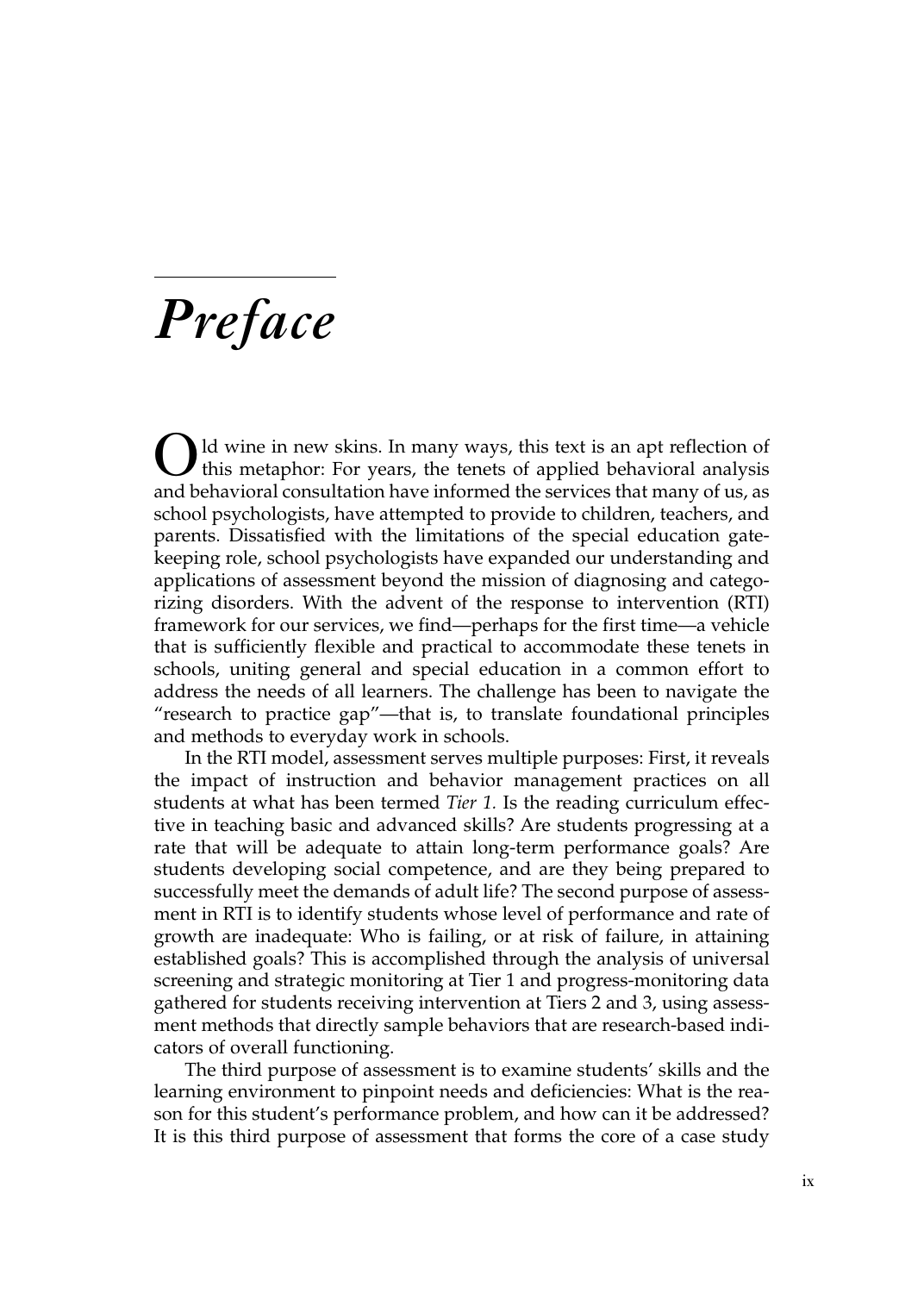## x Tier 3 of the RTI Model

that is the subject of this text. As we proceed upward through the three tiers of the RTI model, assessment becomes more sharply focused not only on qualitative aspects of students' academic and behavioral performance but also on modifiable environmental factors that are functionally (or causally) related to performance problems. Thus, assessment might demonstrate that a student's lack of motivation or practice contributes to lack of fluency in reading, leading to interventions using incentives and frequent opportunities for reading practice. Similarly, a finding that the materials used for instruction are poorly matched to the student's current skill level would point to the need for changes in instructional materials.

These purposes of assessment are easily understood as both desirable and appropriate in the contemporary practice of school psychology. However, for a variety of reasons, many practitioners lack the knowledge and skills that would enable them to apply methods well suited to these purposes. This text is intended to provide practical guidance to such practitioners. It is not a foundational text in applied behavior analysis, or even in behavioral consultation (which serves as the basis for our model of the case study), and readers interested in more basic instruction in those models are encouraged to consult sources such as Alberto and Troutman (1982) and Bergan and Kratochwill (1990). However, school psychologists who are familiar with basic principles, but lacking in a practical understanding of their applications in practice, will find support in the material contained in this text.

Readers who prefer to develop their understanding of a concept by moving from part to whole can read this text sequentially, beginning with Chapter 1 and moving through to the end. However, we planned the text by consulting the case study rubric, using it as a guide to generate the content of each chapter. Readers who prefer to start with a holistic understanding of a concept, and then investigate its detailed subset of components, may benefit from first reading the case study rubric and the two case studies presented in Chapter 10. This approach will allow the reader to link the technical material explored in each chapter to the concrete examples already presented in Chapter 10. However the reader chooses to approach the text, it is our hope that it will serve as a comprehensive yet practical guide for students and practitioners alike.

In the first chapter, the context in which RTI has evolved as well as challenges to early implementation efforts are discussed. Explanations of the manner in which the RTI process addresses these challenges are provided. In Chapter 2, the reader is given a brief tour of Tiers 1 and 2 and shown how activities and findings at these tiers serve as a precursor to the Tier 3 case study. Assessment methods that are appropriate for use in the RTI (and case study) process are discussed in detail. The role of the school psychologist as a problem-solving consultant and systems change agent is described in Chapter 3.